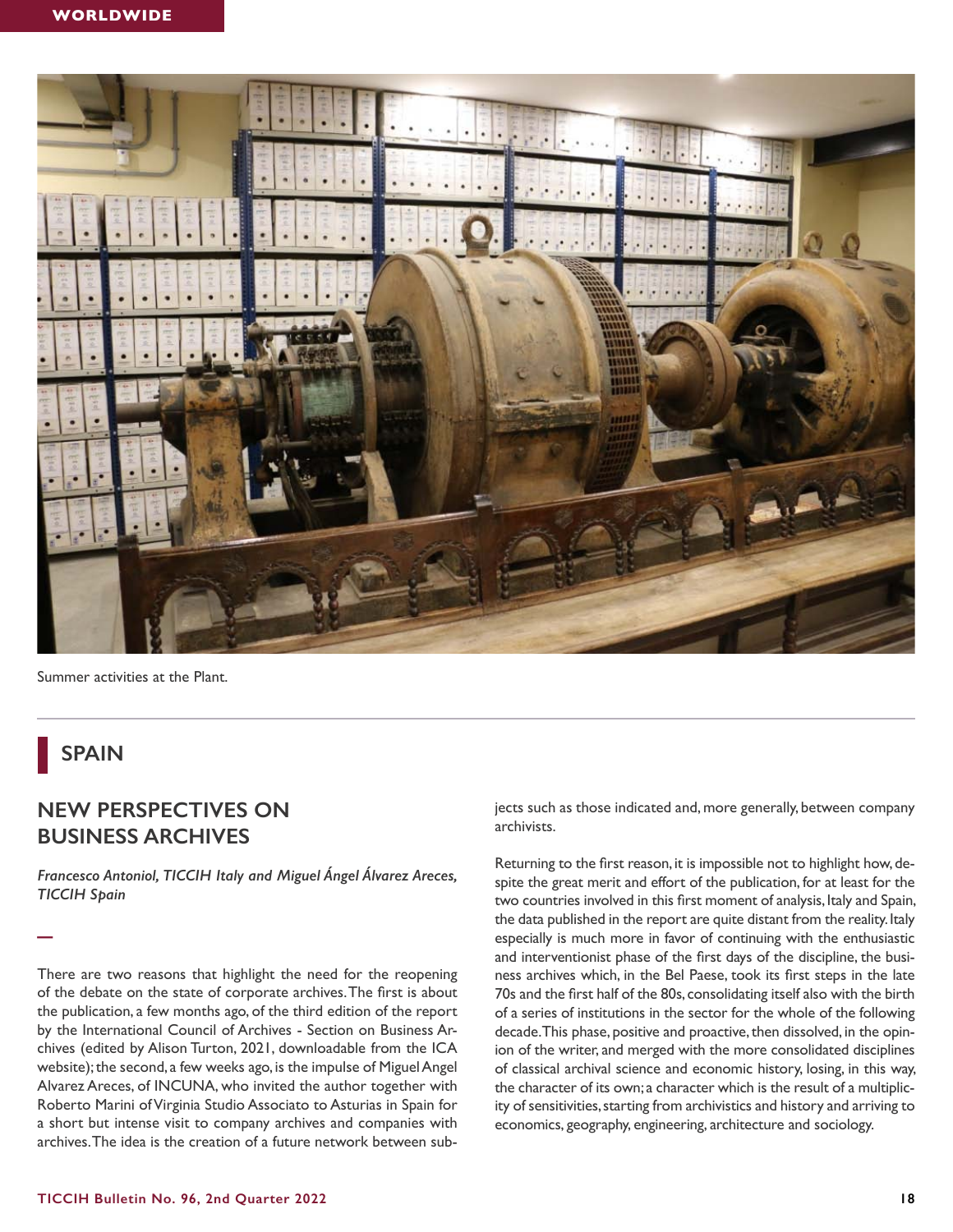

Arvida company town in 1945, Picture Lalime, Particular Collection (NHS, 2012)

The frst point of contact on these topics with INCUNA dates back to 2015, when the Jornadas proposed El Legado de la Industria: Archivos, Bibliotecas, Fototecas de empresas as their theme. Fàbricas y memoria. On this particular occasion, there was a strong call to the multidisciplinarity that originally must pervade the heterodox archivist, the business archivist. Only in relation to Italy and Spain, we can fnd works (The management, conservation and enhancement of business archives; the case of Trentino in the Italian horizon, by the author, and Los Archivos de empresaen Asturias y España by Edoardo Núñez Fernández, that starting from the same original considerations, discussed in the aforementioned SBA ICA report, are being updated, so as to understand whether or not there has been progress in the discipline.

The issues that can be summarized and extended to other communities are the following ones:

1. Is there an updated survey on the state of company archives, on the

practices of description, management and enhancement of the same and on the attitude of companies towards this type of heritage? The data, for example those reported in the aforementioned report, seem dated and based more on an aspiration than on the actual state of affairs. Knowledge of the state of the art is essential for a timely intervention that cannot ignore the particular situation of each country.

2. Together with the precise knowledge of the cultural context, it is advisable to analyze two further aspects: the first is the juridical one (the rules that regulate, or not, this particular type of heritage) and the second, closely linked to the first, is that of the functioning of the archival administration. We have observed how the functioning of the latter is, for example, different between Spain and Italy, while understanding it is fundamental for the implementation of any archival project, even in the private sphere.

3. Going into the specifcs of the archive and the fgures who work in it (and who operate in a cultural and legal context that must be known),